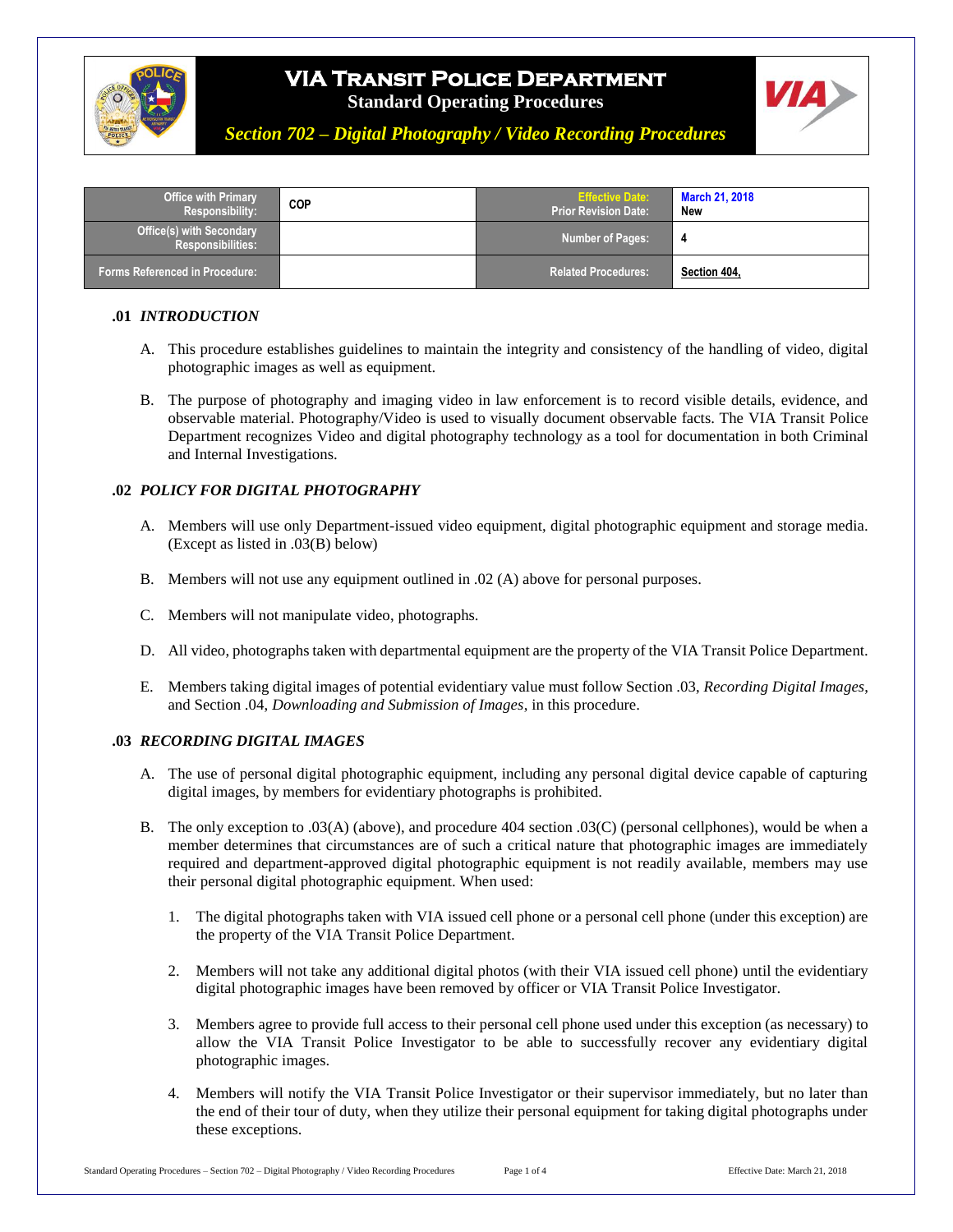

## **VIA Transit Police Department Standard Operating Procedures**



*Section 702 – Digital Photography / Video Recording Procedures*

- 5. Members will provide full details of the circumstances requiring the use of personal cell phone for taking digital photographs in their report.
- C. Any evidentiary video, photographs taken by members with or without department equipment are subject to seizure by the VIA Transit Police Department.
- D. Prior to the use of a digital camera for a case or event, the media card/camera will be formatted.
- E. Each case or event where digital photographs are taken will be placed on separate media cards. It may be necessary to use more than one card per case or event.
- F. An image depicting the case number or name of event, the date, the location, and photographer, will be recorded. In the event that the location of photography changes, an additional image should be recorded with the updated information.
- G. At the completion of the case or event, the media card will be downloaded as soon as possible and no later than the end of the member's tour of duty.
- H. No images will be deleted from the media card(s) prior to download.
- I. The images will only be viewed at the time of recording to determine that the necessary images are being recorded correctly. When the images are viewed they will be viewed in the camera that recorded them. At no time will the media card be removed and viewed from a card reader.
- J At no time will the original evidentiary photograph or digital image be altered or enhanced. Any required enhancements, to copies of the original evidentiary photographic or digital images, will be done solely by the VIA Transit Police Investigator.
- K. Digital evidentiary photographs shall not be copied, printed, or used for personal or non-departmental use.

#### **.04** *DOWNLOADING AND SUBMISSION OF IMAGES*

- A. The image will be downloaded to a single-write media, and sent to the VIA Transit Police Investigator. This single-write media becomes the original.
- B. The media will be marked as "Master."
- C. The media will be labeled by legibly printing the following information:
	- 1. The case number of the offense or event;
	- 2. The date the images were downloaded to the single-write media;
	- 3. The time the images were downloaded to the single-write media;
	- 4. The photographer's name and badge number; and
	- 5. The individual's name performing download if different from photographer.
- D. Prior to submitting the media to the VIA Transit Police Investigator, the downloaded information will be checked to ensure that the download was successful. Place your initials on the media after verification.
- E. The Department recognizes cases that require immediate access to all available information. Therefore, it is permissible in those cases to make one working copy for the VIA Transit Police Investigator. Officers wishing to utilize this process must follow their unit's SOP for control and handling of this copy. At no time during this process will more than one copy be generated.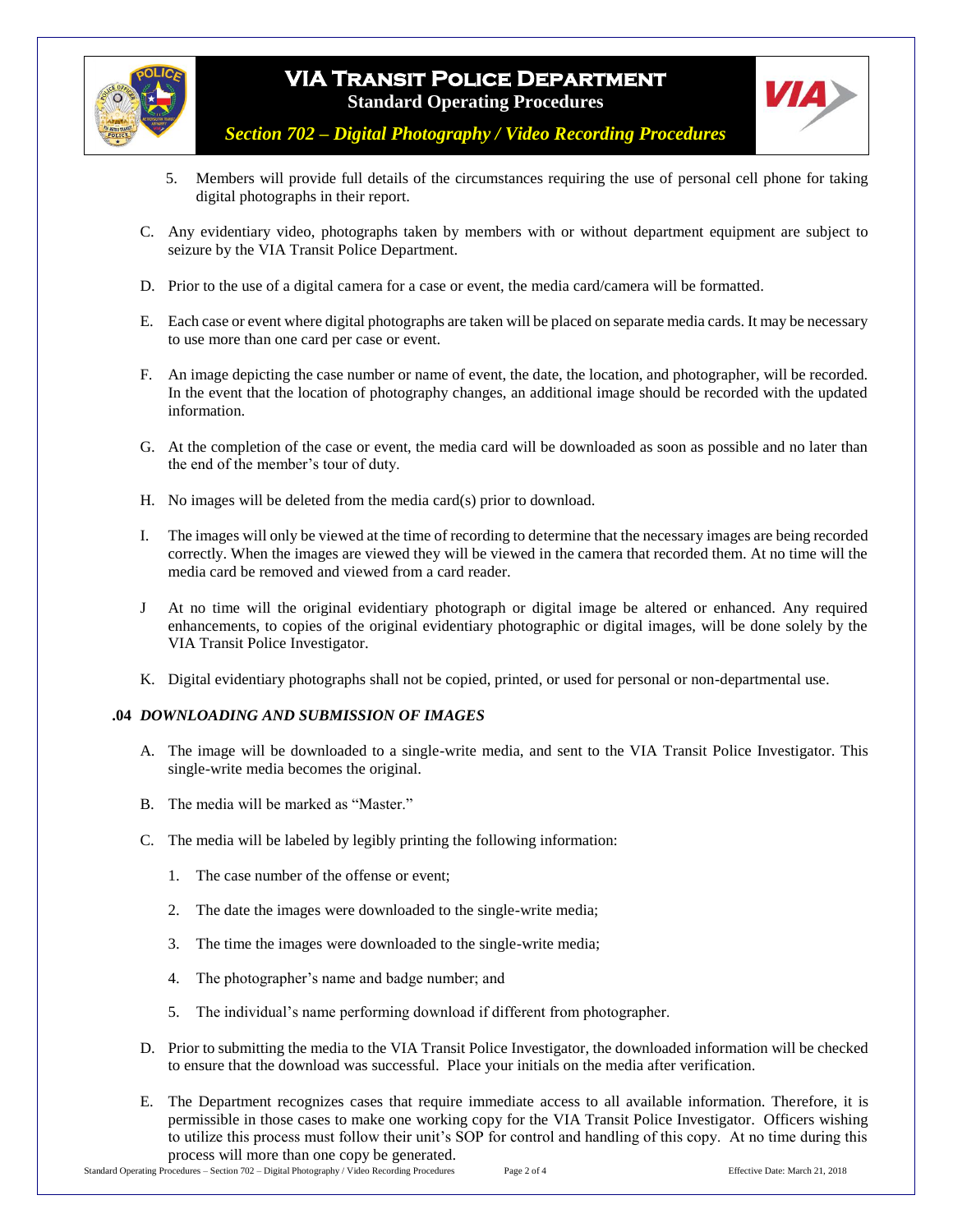



*Section 702 – Digital Photography / Video Recording Procedures*

- 1. The media will be marked as "Copy."
- 2. The media will be labeled as directed in Section .04D, in this procedure.
- 3. The images and the media will be maintained in the follow-up unit's case file.
- 4. The media will be returned to the VIA Transit Police Investigator when requested by the supervisor.
- F. Once the download has been determined to be successful, the media card will be formatted and returned to service.
- G. Images will not be saved or stored in any other manner than what has been specifically addressed in this procedure.

### **05** *PRESERVATION OF DIGITAL EVIDENCE*

- A. Digital Photographs
	- 1. Digital photographs shall be uploaded to Crimestar under the property section of the offense report. Full size printed copies of the photos are attached to the printed copy of the offense report. The printed offense report with printed photographs shall be forwarded to the VIA Transit Police Investigator.
	- 2. Should Crimestar be down or unable to accept digital photographs, the officer should store the photographs on the server (O:\Policecommons\photos\_and\_videos) under a folder titled by the case number of the offense report. Document the disposition of all photos in the narrative of the report.
- B. Digital Video from service vehicles, patrol vehicles, stationary video cameras at VIA properties or from other persons/businesses, shall be obtained / maintained in the following manner:
	- 1. Service Vehicles and Patrol Vehicles
		- a. Call or submit an E-Mail request to the VIA Video specialist requesting the desired videos.
		- b. The VIA Video specialist copies the video from their server and places the copy into a file accessible to the VIA Investigator. The video is accessed by opening the "Video Viewer" software application.
		- c. Videos shall only be copied to a Compact Disc or DVD by a supervisor or VIA Transit Police Investigator should the video be required for submission to the District Attorney's office for prosecution.
		- d. Details on the acquisition of the video and location of storage shall be documented in the offense report or supplemental report.
	- 2. Stationary Video Cameras at VIA Properties
		- a. Download the desired video from the Victor Unified Client software.
		- b. Downloaded videos are to be stored on the server (O:\policecommons\photos\_and\_videos) under a folder titled by the case number of the offense report.
		- c. Videos shall only be copied to a Compact Disc or DVD by a supervisor or VIA Transit Police Investigator should the video be required for submission to the District Attorney's office for prosecution.
		- d. Details on the acquisition of the video and location of storage shall be documented in the offense report or supplemental report.